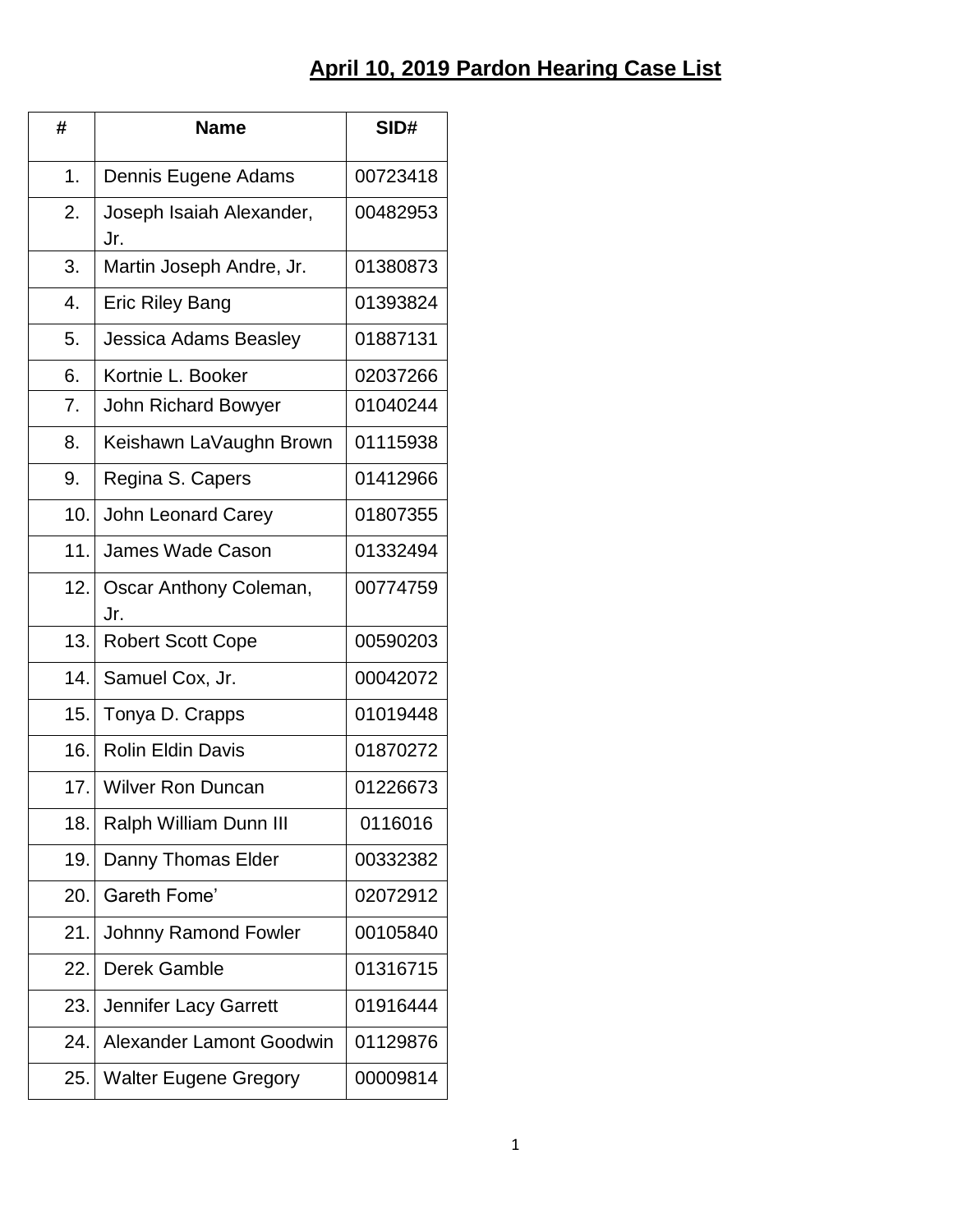## **April 10, 2019 Pardon Hearing Case List**

| 01940027 |
|----------|
| 01238071 |
| 01809203 |
| 00267077 |
| 00207392 |
| 01079830 |
| 00293550 |
| 01120234 |
| 02306669 |
| 01669247 |
| 01339498 |
| 01958088 |
| 00391216 |
| 00348479 |
| 02097529 |
| 01860859 |
| 00274859 |
| 01492188 |
| 02026812 |
| 01881387 |
| 00064512 |
| 00988911 |
| 00092528 |
|          |
| 00813980 |
| 00841209 |
| 01895900 |
|          |